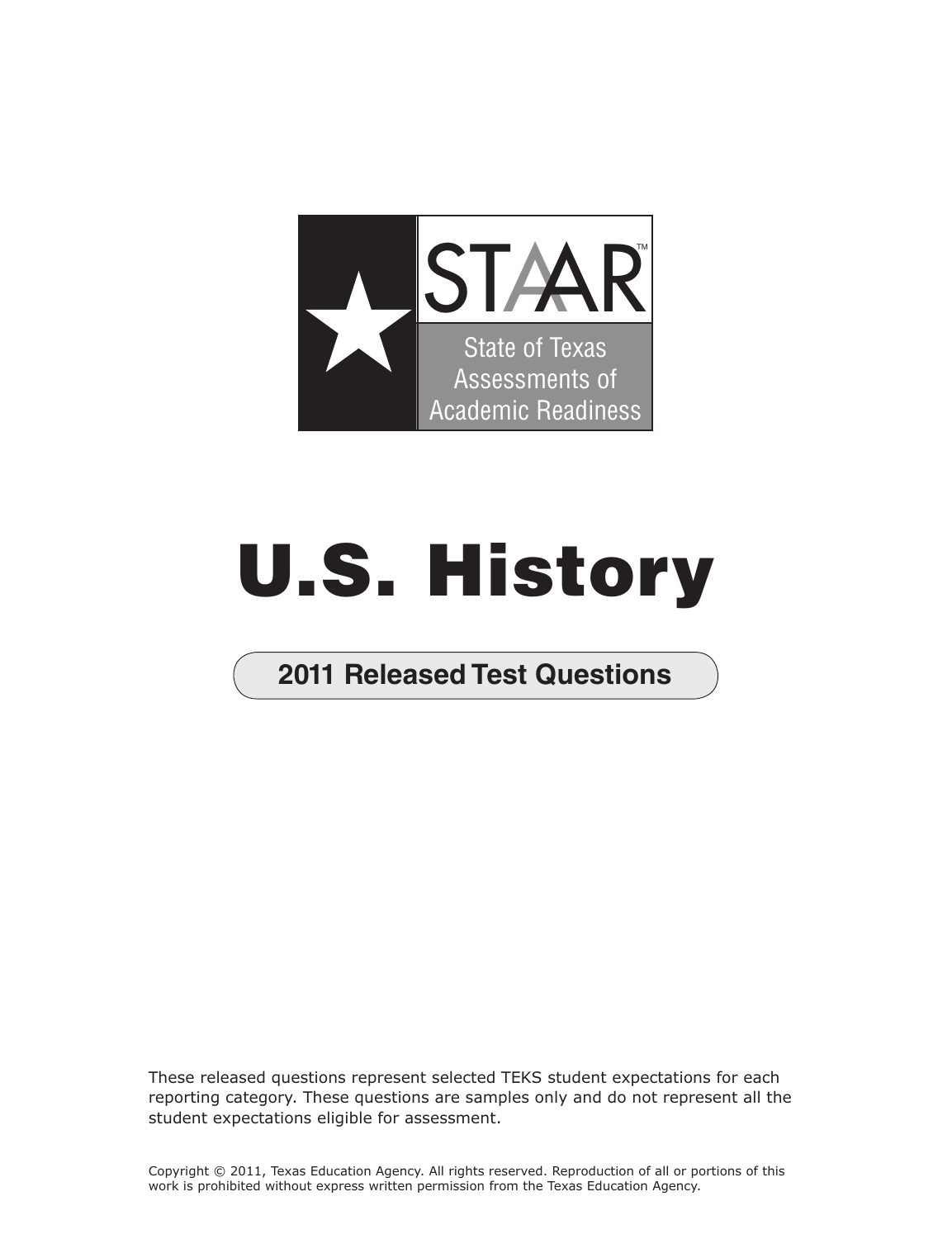- <span id="page-1-0"></span>**1** After the attacks on September 11, 2001, how did U.S. foreign policy change?
	- **A** The administration authorized preemptive strikes against nations sponsoring terrorism.
	- **B** A program to reduce military bases and personnel in Europe was announced.
	- **C** Military aid to Pakistan and Afghanistan was immediately cut off.
	- **D** Diplomatic efforts to negotiate peace between Israel and Palestine were abandoned.

## Questions Asked of Japanese Americans in 1943

No. 27. Are you willing to serve in the armed forces of the United States on combat duty, wherever ordered?

No. 28. Will you swear unqualified allegiance to the United States of America and faithfully defend the United States from any or all attack by foreign or domestic forces, and foreswear any form of allegiance or obedience to the Japanese emperor, or any other foreign government, power, or organization?

Japanese Americans were required to answer these questions before they were —

- **A** given a dishonorable discharge from the military
- **B** allowed to contest deportation orders to return to Japan
- **C** released from relocation centers
- **D** allowed to apply for repatriation to Japan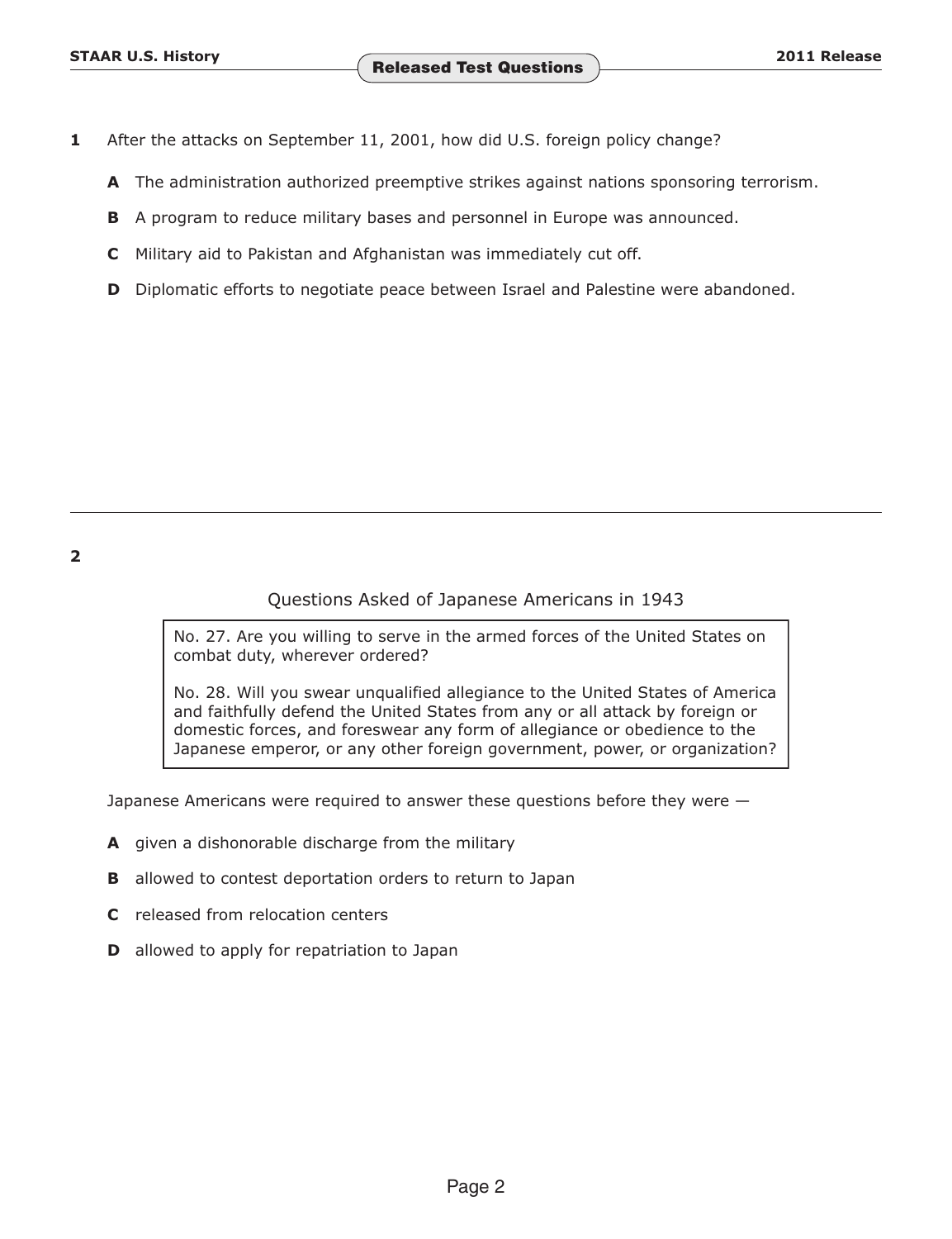<span id="page-2-0"></span>

This drawing illustrates the U.S. rationale behind —

- **A** entering agreements designed to prevent the use of nuclear weapons
- **B** establishing diplomatic relations with the People's Republic of China
- **C** implementing a free-trade agreement with the government of North Korea
- **D** providing military aid to Ngo Dinh Diem's government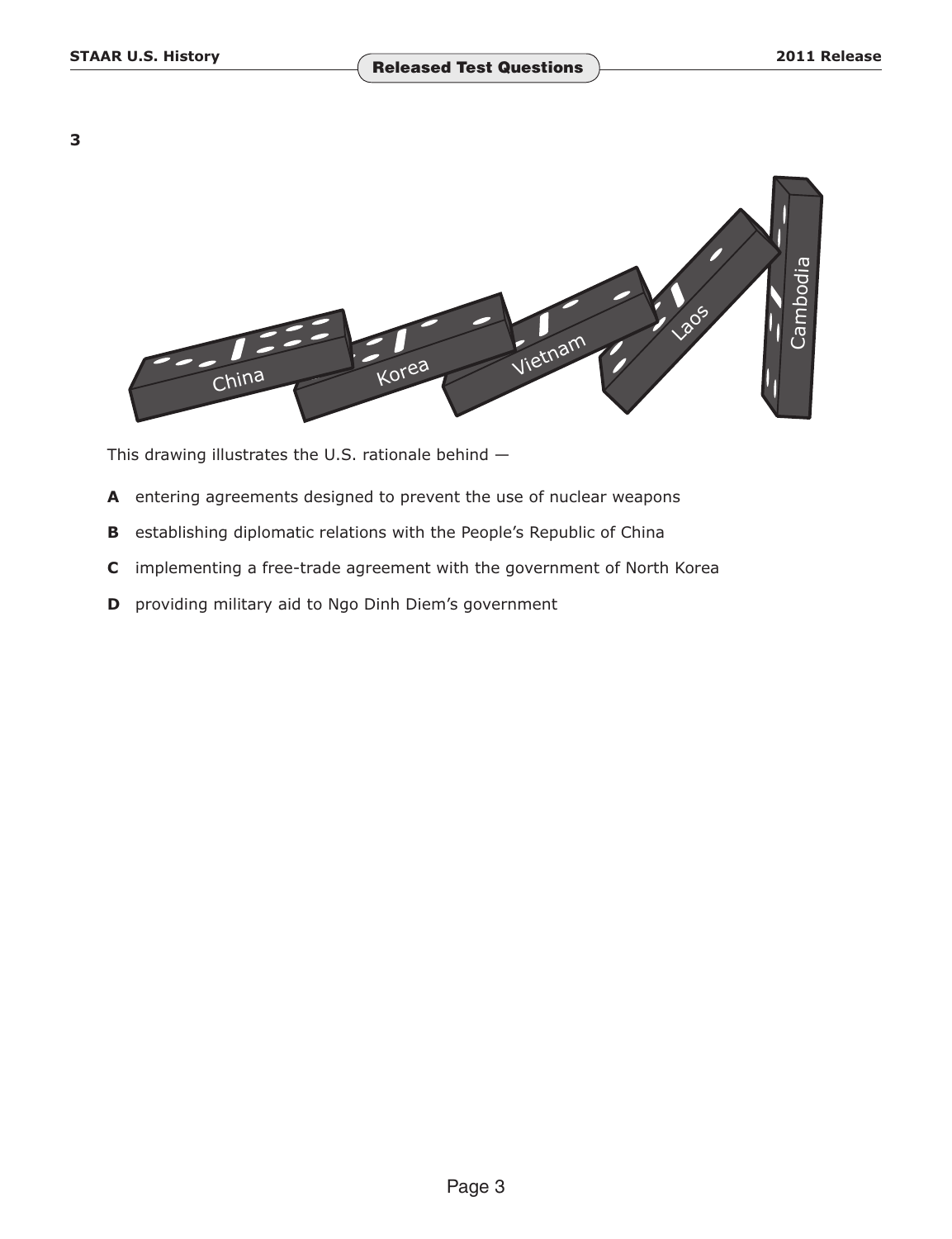- <span id="page-3-0"></span>**4** Which set of events is listed in chronological order?
	- 1. The United States declares war against Japan.
	-
	- 2. President Richard Nixon resigns. **A** 3. The Supreme Court upholds segregation in *Plessy* v. *Ferguson*.
		- 4. Dwight D. Eisenhower is elected to a second presidential term.
		- 1. The Supreme Court upholds segregation in *Plessy* v. *Ferguson*.
		-
	- 2. The United States declares war against Japan.<br>**B** 3. Dwight D. Eisenhower is elected to a second presidential term.
		- 4. President Richard Nixon resigns.
		- 1. Dwight D. Eisenhower is elected to a second presidential term.
	- 2. The Supreme Court upholds segregation in *Plessy* v. *Ferguson*. **C** 3. President Richard Nixon resigns.
		- 4. The United States declares war against Japan.
		- 1. President Richard Nixon resigns.
		-
	- 2. The United States declares war against Japan.<br>**D** 3. Dwight D. Eisenhower is elected to a second presidential term.
		- 4. The Supreme Court upholds segregation in *Plessy* v. *Ferguson*.

- **5** During the early 1900s, Booker T. Washington supported a moderate strategy for attaining civil rights for African Americans, while W. E. B. Du Bois called for a more aggressive approach. During the 1960s, a similar difference emerged between  $-$ 
	- **A** Medgar Evers and Thurgood Marshall
	- **B** Barbara Jordan and Alice Walker
	- **C** Rosa Parks and Marcus Garvey
	- **D** Martin Luther King, Jr., and Malcolm X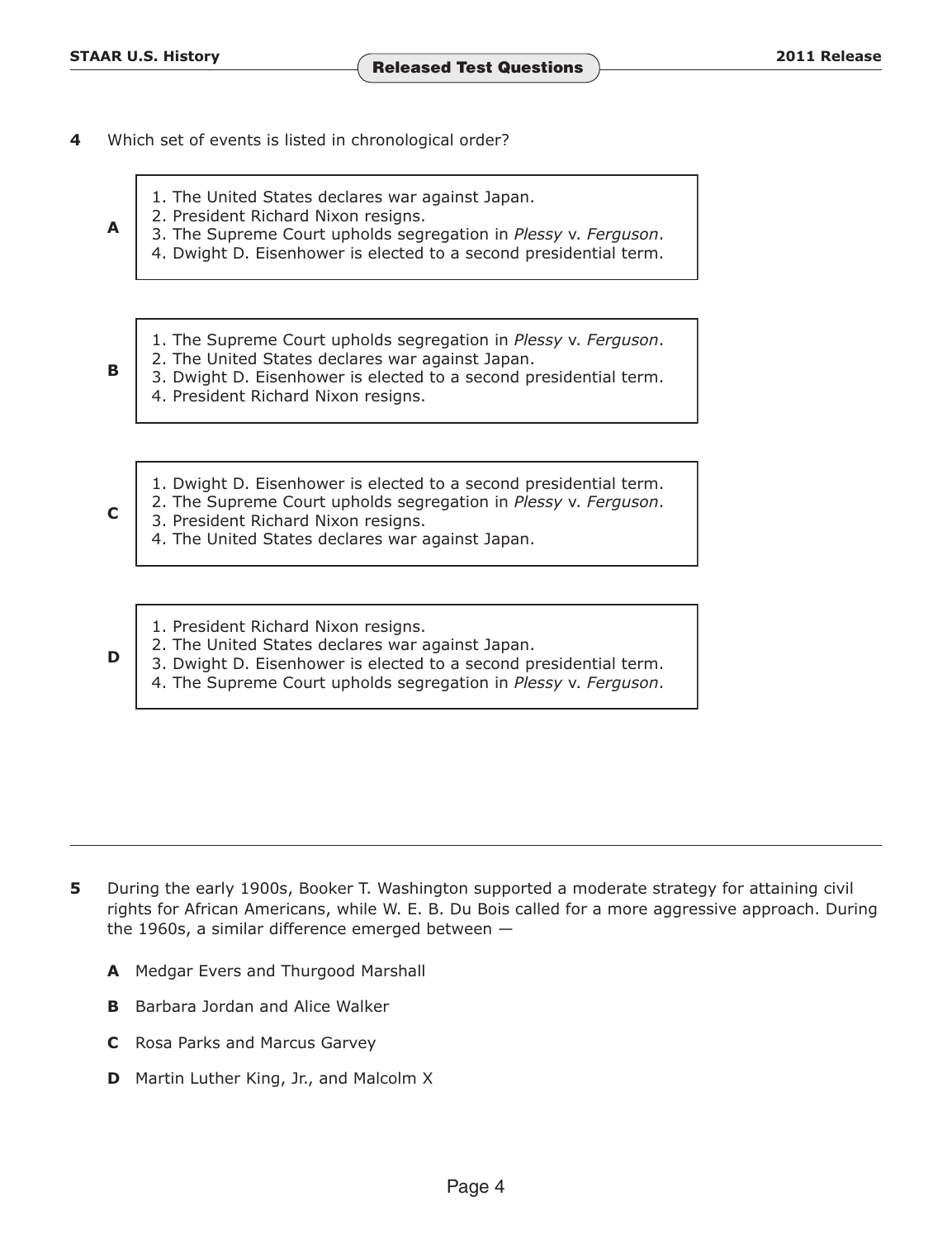**STAAR U.S. History Released Test Questions** 2011 Release

**6** 

## House in Milton, North Dakota, 1898



Homesteaders on the Great Plains found it necessary to build the type of house shown in the photograph because —

- **A** the ground was not stable enough to support heavier structures
- **B** unpredictable weather conditions required settlers to build shelter rapidly
- **C** access to timber was limited by distance and lack of transportation
- **D** settlers lacked the skill required to build more-permanent structures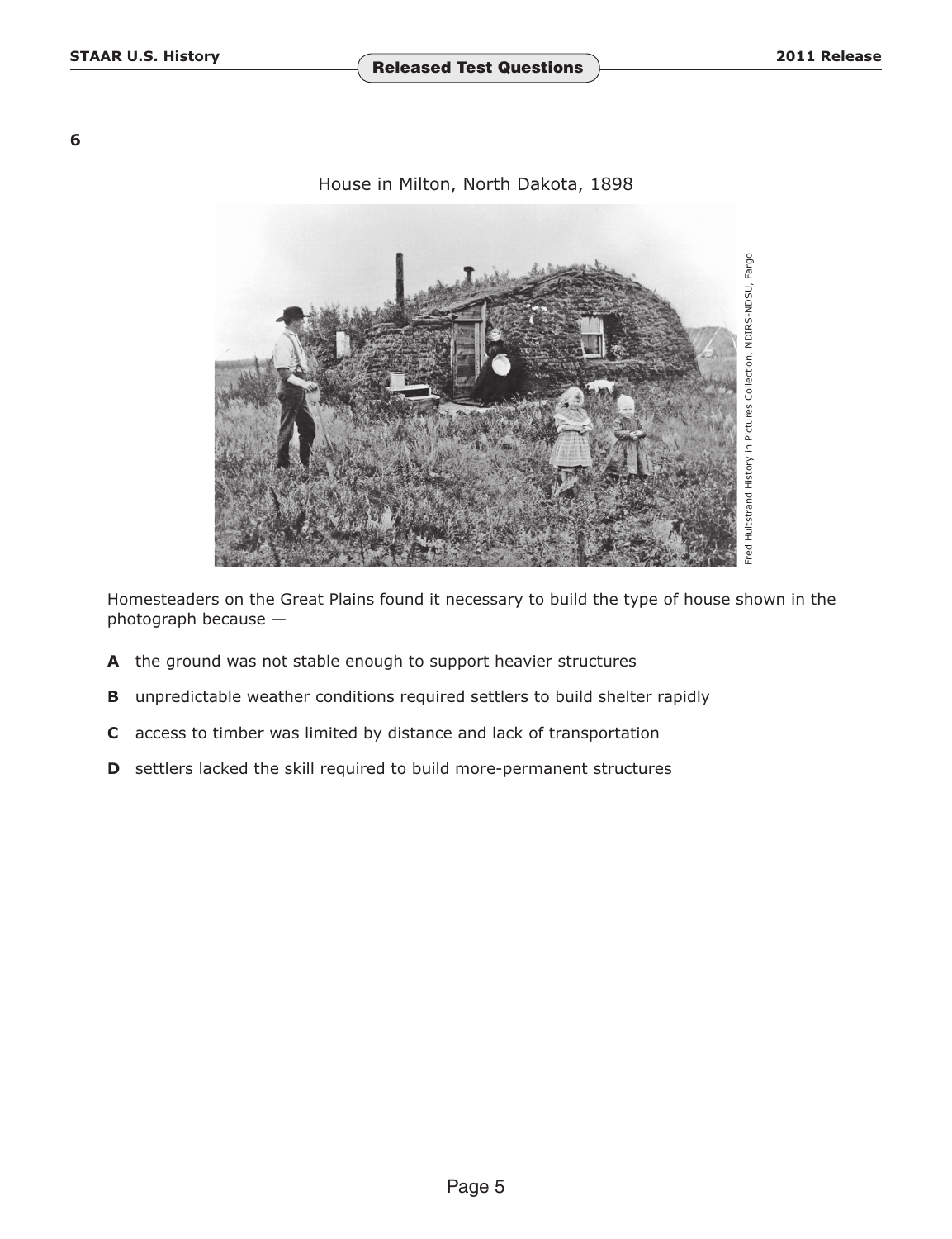

Which arrow represents the heaviest volume of migration within the United States since 1960?

- **A** 1
- **B** [2](#page-1-0)
- **C** [3](#page-2-0)
- **D** [4](#page-3-0)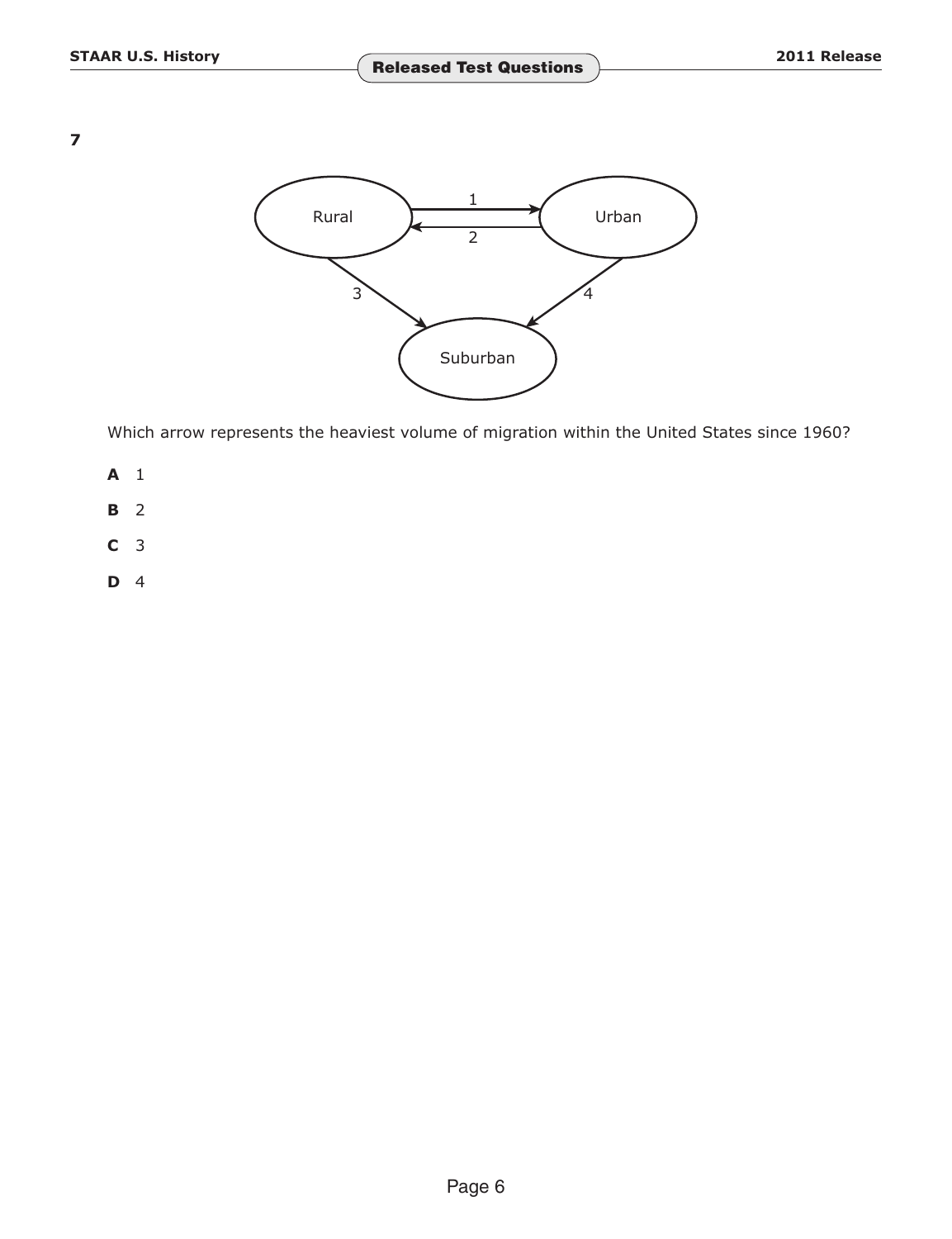

This informational poster illustrates —

- **A** the resentment shown toward immigrants for taking U.S. jobs
- **B** a government effort to implement quotas on immigration
- **C** the movement to assimilate immigrants into U.S. culture
- **D** the requirement that immigrants become U.S. citizens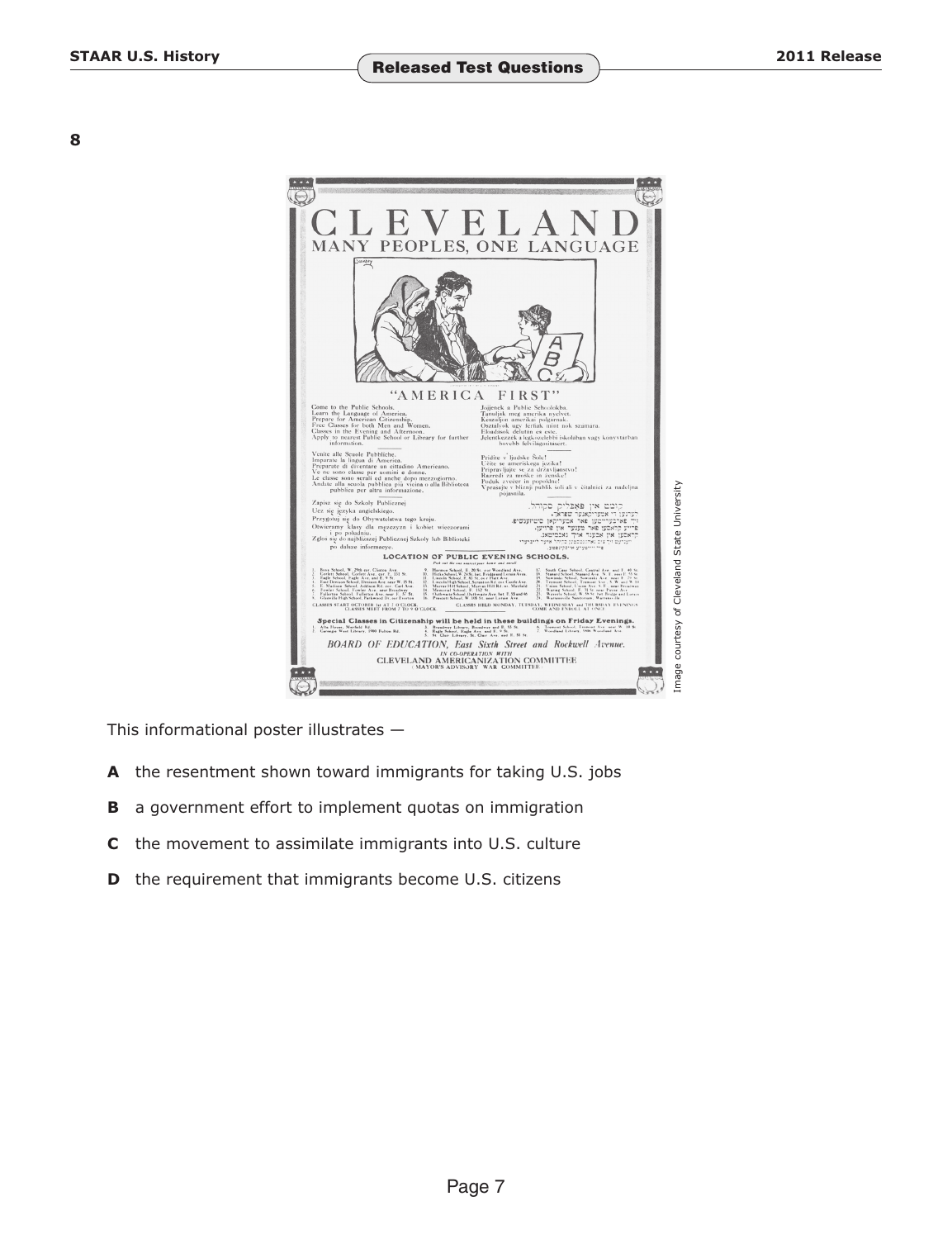

Which of the following does this 1937 political cartoon satirize?

- **A** Congressional attempts to bypass the principle of separation of powers
- **B** President Franklin D. Roosevelt's attempt to reorganize the Supreme Court
- **C** President Franklin D. Roosevelt's refusal to cooperate with state governments
- **D** Congressional attempts to undermine the principle of state sovereignty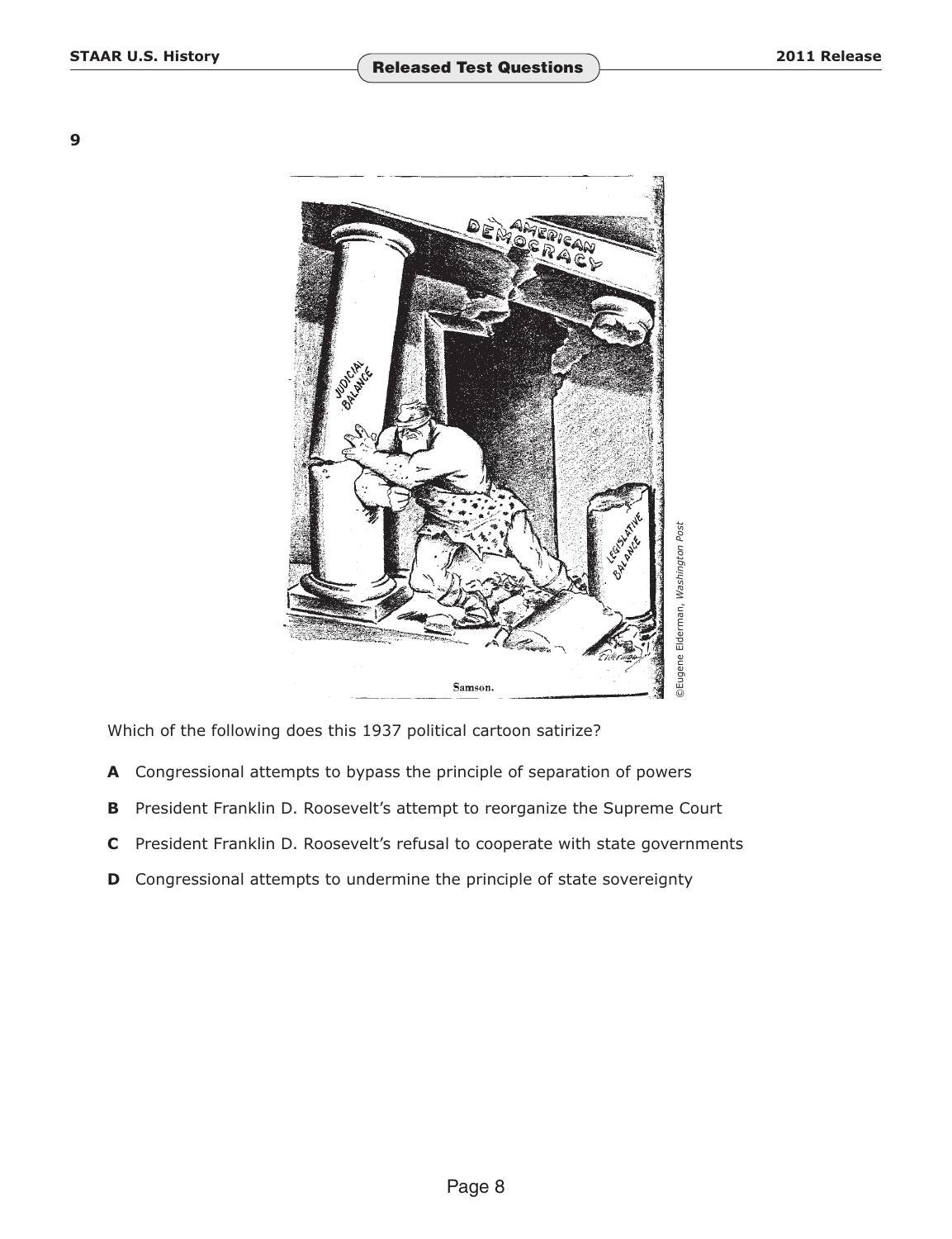- **10** How did incidents like the Gulf of Tonkin Resolution and the secret bombing of Cambodia eventually affect the relationship between the legislative and executive branches of government?
	- **A** Presidents began to seek congressional approval of any military action.
	- **B** Congress attempted to limit the president's ability to act unilaterally.
	- **C** The president relinquished to Congress the position of commander in chief.
	- **D** Congress called for the impeachment of a president following military failures in Vietnam.

- 11 The Supreme Court's 1964 decision in *Reynolds v. Sims* significantly affected U.S. politics  $by -$ 
	- **A** limiting the use of the legislative filibuster
	- **B** regulating the amount of individual campaign contributions
	- **C** requiring that state legislative districts be roughly equal in population
	- **D** establishing term limits for elected government officials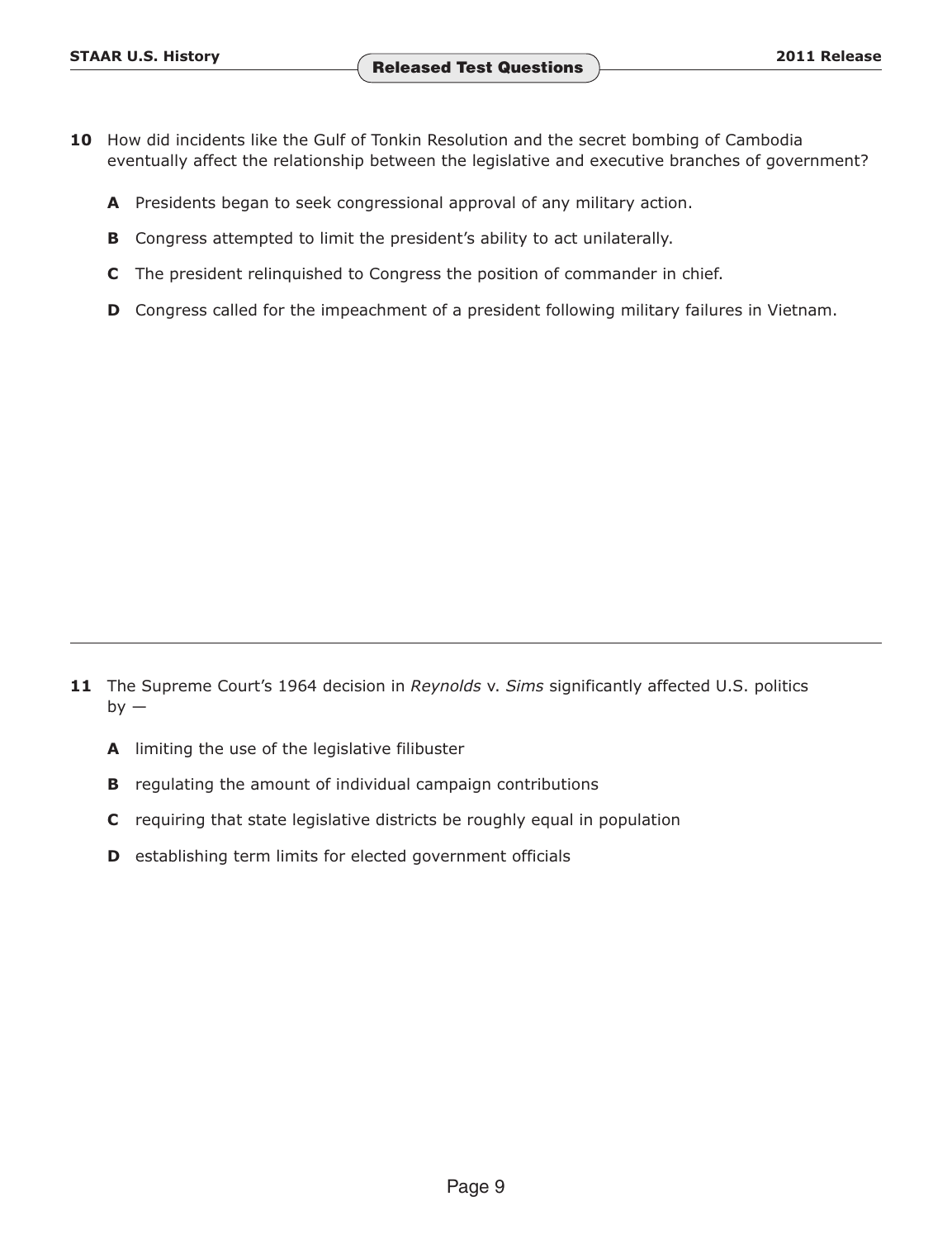**12** Which diagram shows how the completion of the transcontinental railroad contributed to the closing of the western frontier?



**13** 

Parents faced a great fear—the dreaded poliomyelitis, or polio as it is commonly known. The disease had killed more than thirteen hundred Americans . . . and crippled more than eighteen thousand more in the year 1954 alone. On April 12, 1955, America received the much-welcomed news that Dr. Jonas Salk had

—*"Frontiers in History," National Archives and Records Administration, 2001* 

Which of the following completes this excerpt?

- **A** discovered a cure for infantile paralysis
- **B** founded a private hospital for children with polio
- **C** developed a vaccine against the frightening disease
- **D** identified the mode by which the disease was transmitted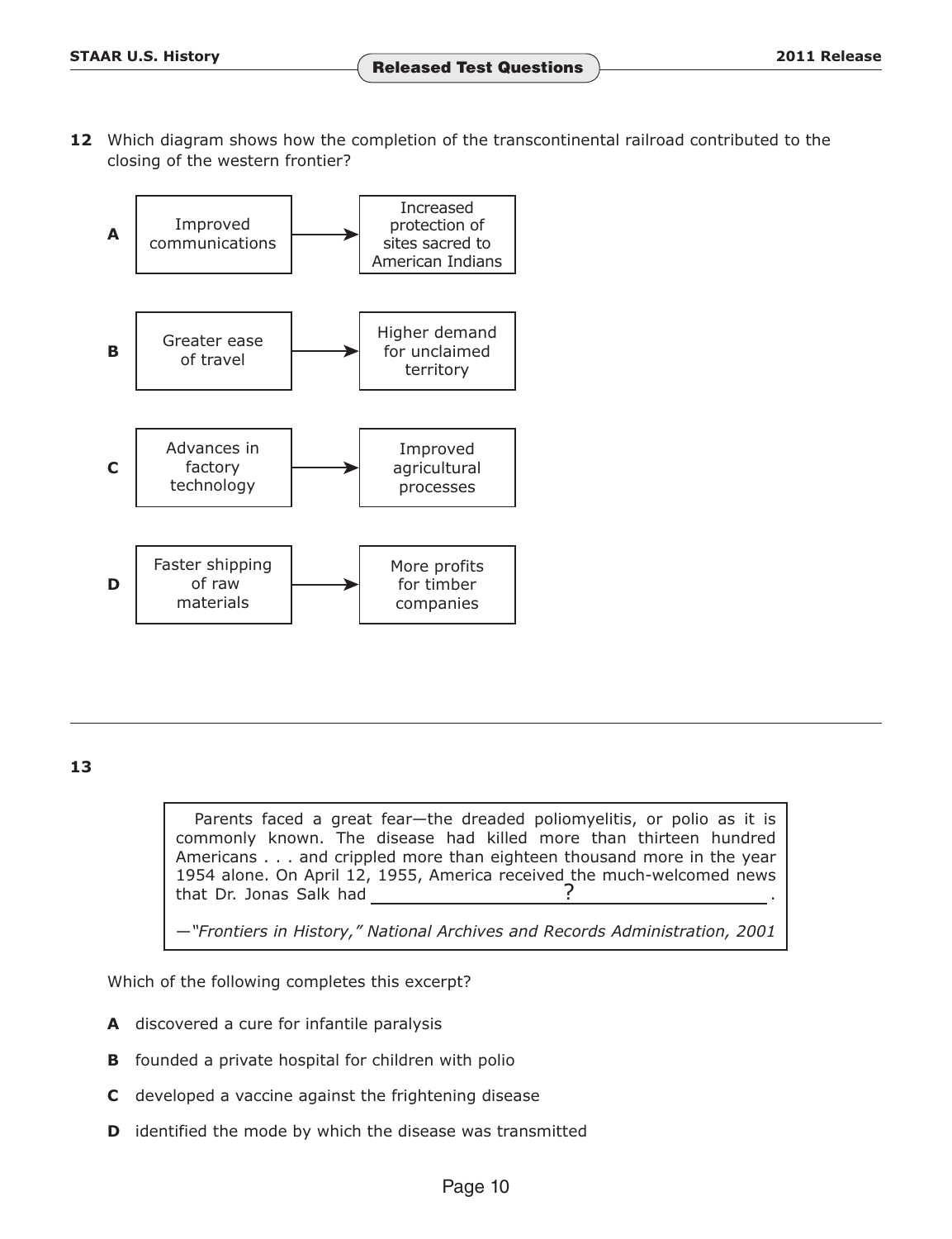I hold that a corporation does ill if it seeks profit in restricting production . . . or seeking to achieve monopoly by illegal . . . treatment of its competitors. . . . If, on the other hand, a corporation seeks profit solely by . . . treating the public . . . and its rivals fairly: then such a corporation is behaving well. It is an instrumentality of civilization operating to promote abundance by cheapening the cost of living so as to improve conditions everywhere throughout the whole community.

—Theodore Roosevelt: An Autobiography, *1913* 

The main strategy that President Roosevelt's administration used to stop the type of business practices criticized in this excerpt was to —

- **A** establish the Federal Reserve System to regulate the money supply
- **B** urge the Interstate Commerce Commission to decrease corporate regulations
- **C** use the Sherman Antitrust Act to ensure competition in industry
- **D** lobby Congress to loosen restrictions on foreign exports